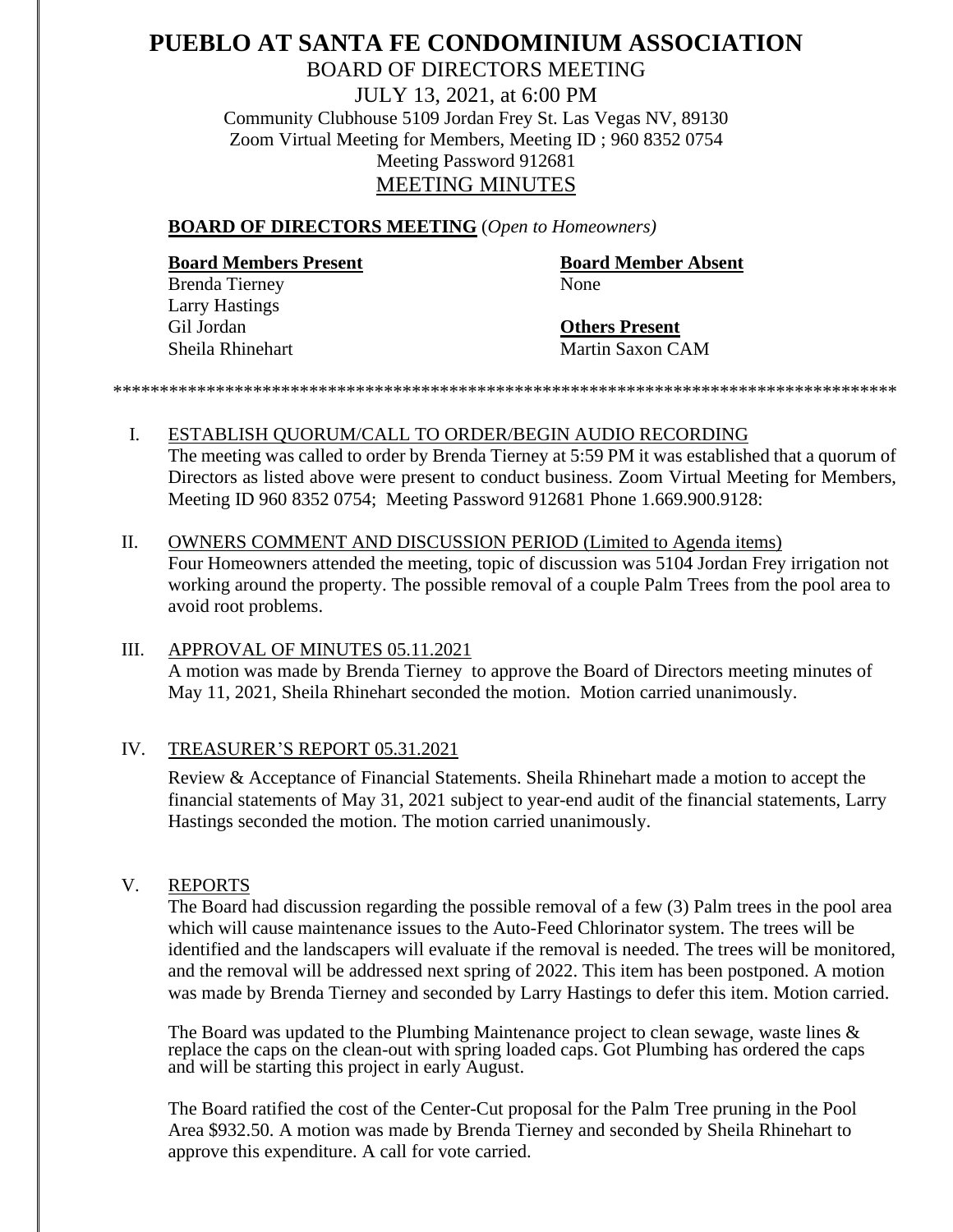## **PUEBLO AT SANTA FE CONDOMINIUM ASSOCIATION** BOARD OF DIRECTORS MEETING JULY 13, 2021, at 6:00 PM Community Clubhouse 5109 Jordan Frey St. Las Vegas NV, 89130 Zoom Virtual Meeting for Members, Meeting ID ; 960 8352 0754 Meeting Password 912681 MEETING MINUTES

## V. REPORTS CONTINUED PAGE 2

The Board was updated on the operation of the Pool Auto -Feed Chlorinator which has been installed by Gator Pool. The Pool equipment room was cleaned out allowing space for the chemicals and the feeding apparatus to function. The system is working properly/

The Board was updated on the Camera replacements and the addition of an additional camera inside the Clubhouse. The Cameras have been installed and working properly, the new software training for Board will be completed by James Gorr.

The Board discussion and concern regarding high number of irrigation leaks and possible course of action, Center-Cut Landscape provided detailed photos of the broken lines as a backup to the repairs. Possible irrigation retrofit in areas that have not been completed previously.

The Board had discussion regarding the initiation of Roof inspections for maintenance. Proposals will be solicited for routine roof preventative maintenance in the fall of 2021.

## VI. UNFINISHED BUSINESS

Center-Cut Rock Refreshment Project A site walk was scheduled with Center-Cut and members of the Board but due to work schedules the walk was deferred. Certain areas are still missing rock placements. The Board will set another appointment with Amanda Corr to evaluate the areas missing rock replenishment.

## VII. NEW BUSINESS

The Board reviewed several proposals for New Insurance Package Policy. Travelers Insurance has proposed a substantial increase as a result of claims losses. Farmers Insurance proposed a Package Policy for \$63, 000.00 and CAU proposed the insurance package for \$50,049.00 A motion was made by Brenda Tierney and seconded by Sheila Rhinehart to approve CAU for the General Liability Insurance carrier, Jordan Insurance Group will carry the Umbrella and Workers Compensation Insurance Policy estimated an additional \$3,500.00. A call for vote was unanimous.

The Board had Discussion on the approval and distribution of the Unit Owner Fact Sheet to the Members regarding Insurance coverage the unit owners should have, as compiled by CAU Insurance.

The Board reviewed the New Lighting contract from Nevada Illumination \$375.00 per month. A motion was made by Brenda Tierney and seconded by Larry Hastings to approve the contract. The motion carried.